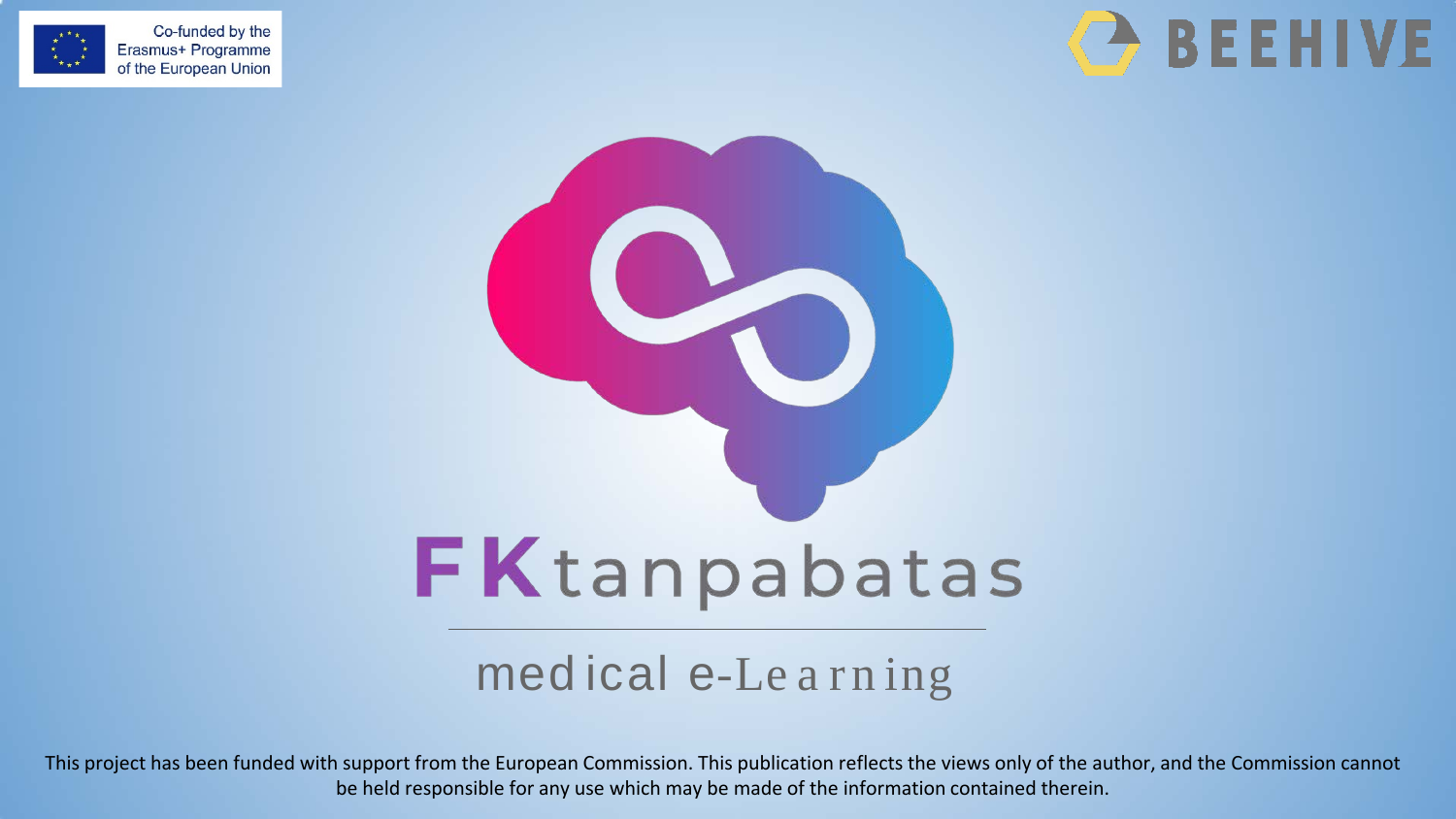

**Bachelor Degr ee of M edicine Professional degree (M.D)**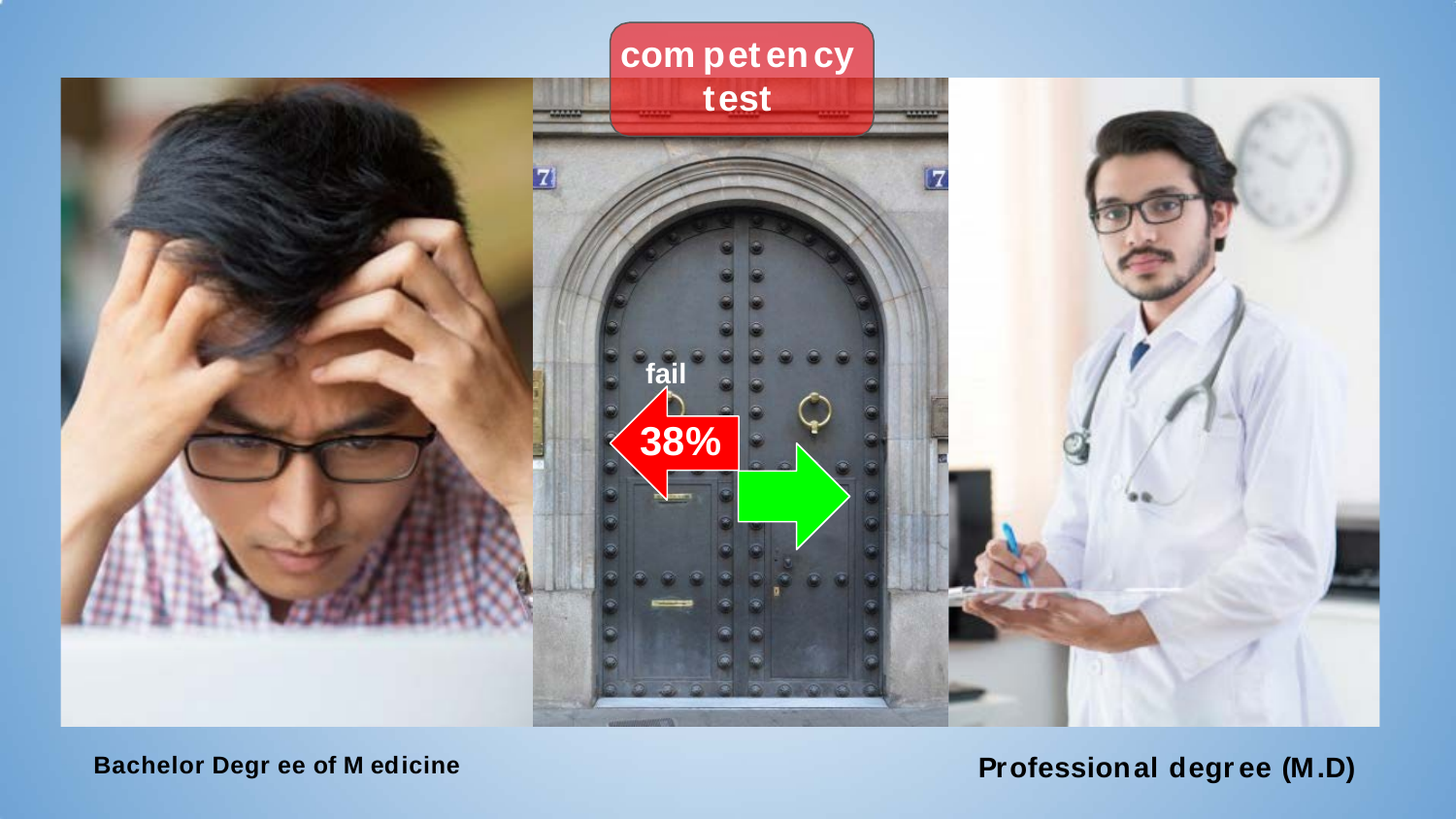## **PRO BLEMS (1)**

## **Failu re rate of med ical students > 52%**



**M ed ical teaching tools**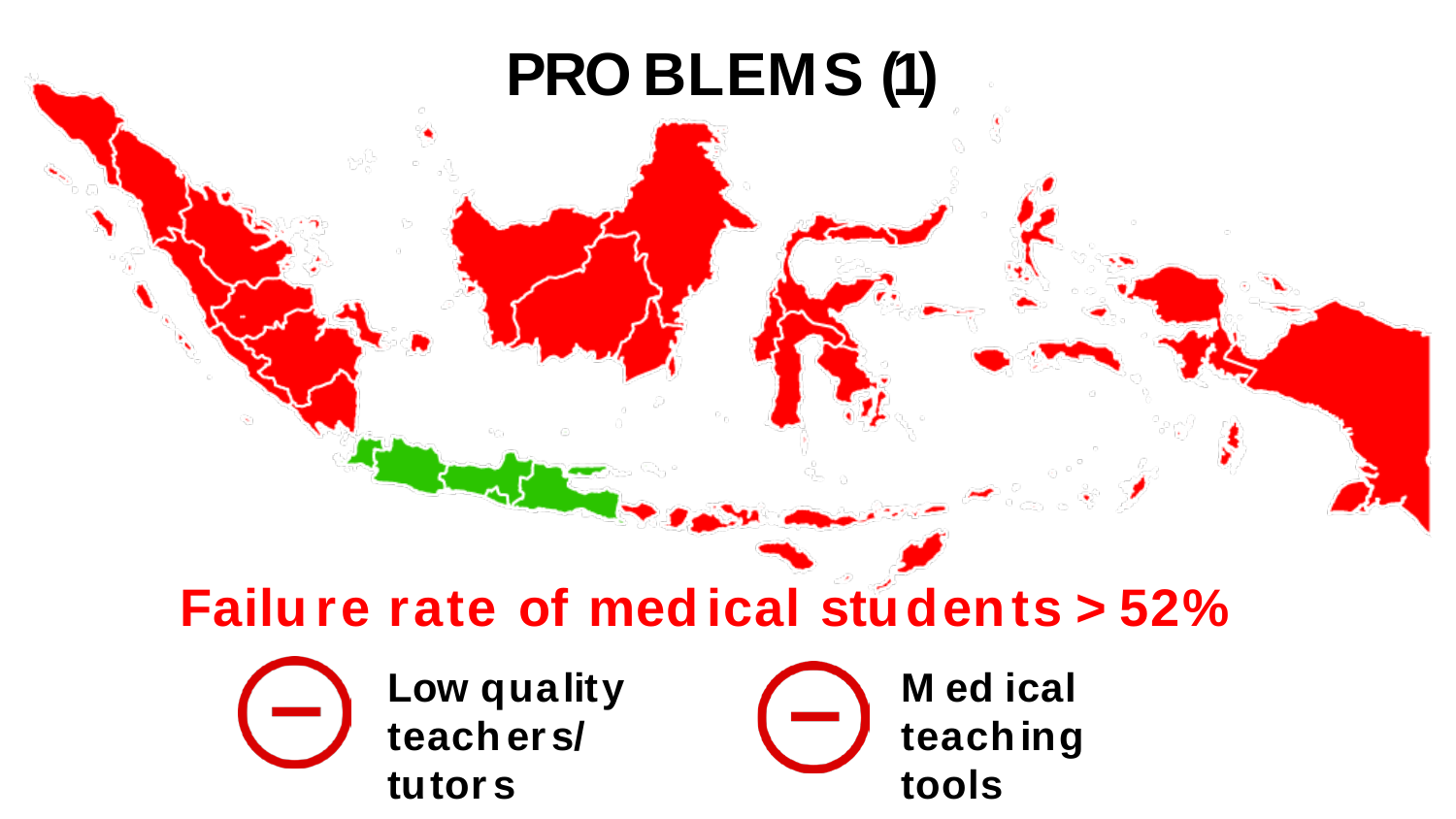

Professional degree (M.D)

Retain his/her certificate of registration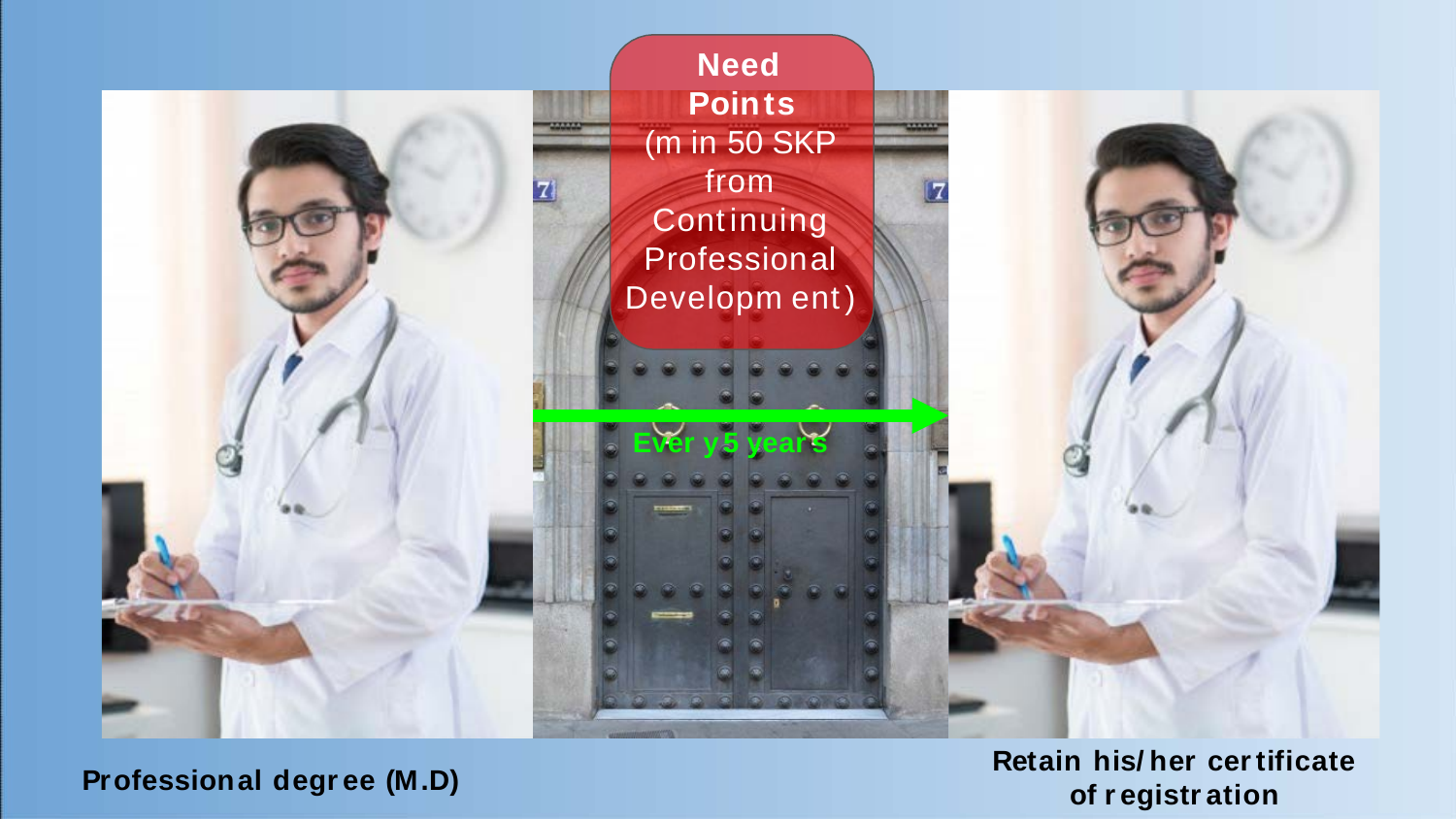# **PRO BLEMS (2)**

.......

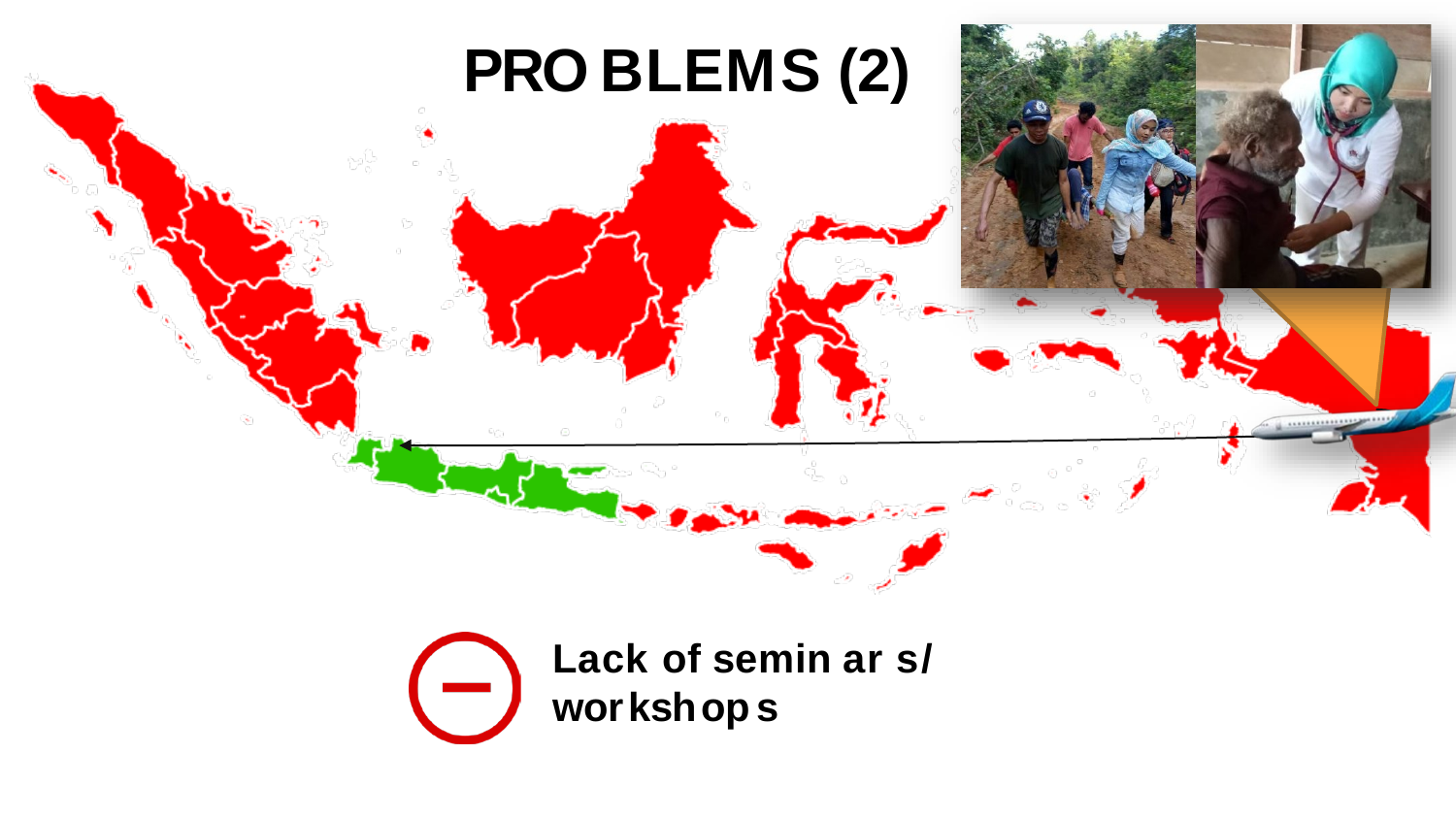## **SOLUTION**



**Trusted** content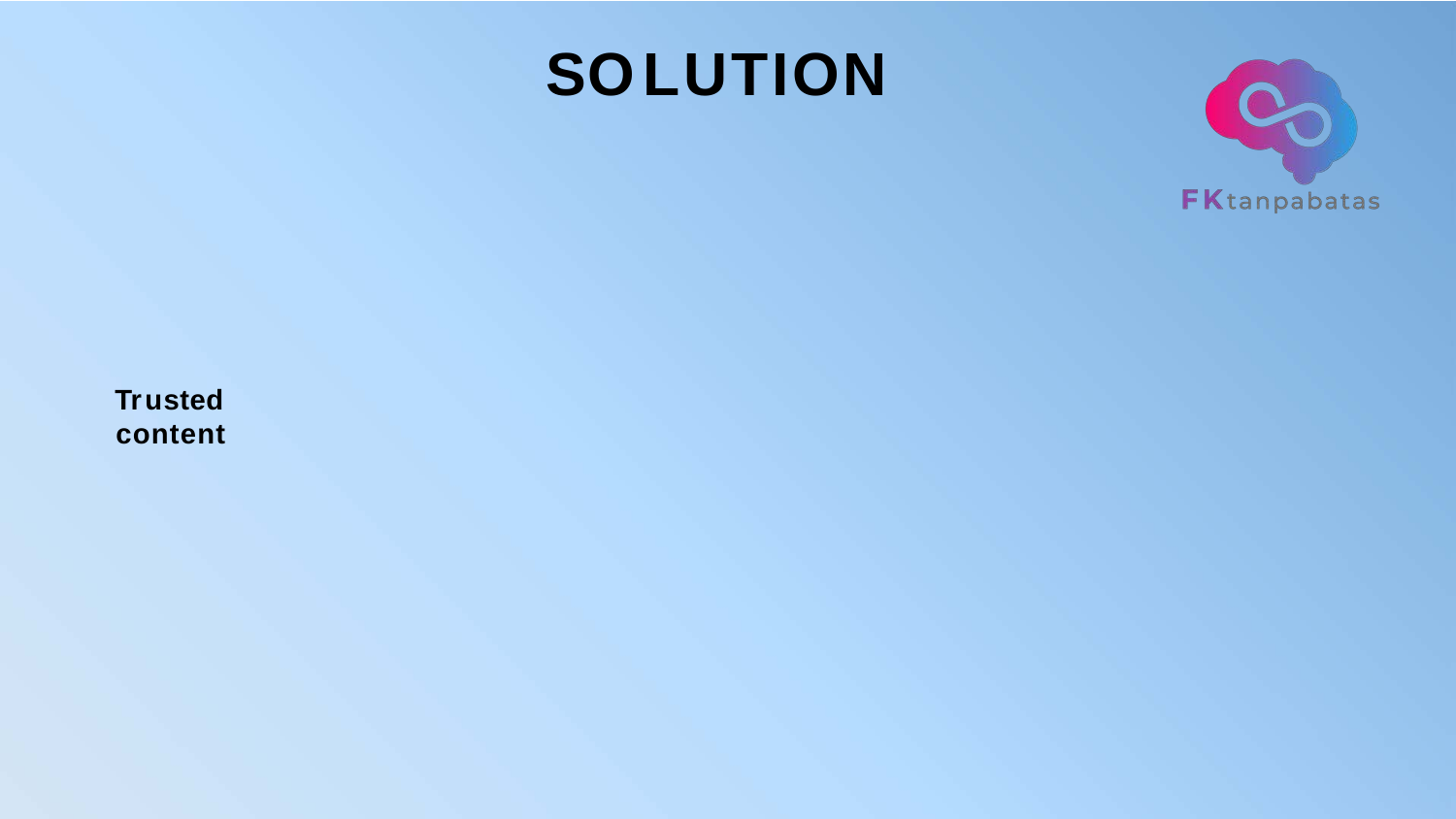# **CO M PETITIVE ADVANTAGES**



| For med ical<br>students                          | <b>FK</b><br>Tanpa<br><b>Batas</b> | Other<br>online<br>cour ses | <b>Offline</b><br>courses |
|---------------------------------------------------|------------------------------------|-----------------------------|---------------------------|
| <b>Complete modules</b>                           | Yes                                | <b>No</b>                   | Yes (some)                |
| Visually-attractive<br>content delivery           | Yes                                | <b>No</b>                   | O nsite<br>teacher        |
| <b>Online simulation test</b>                     | Yes                                | Yes                         | Some                      |
| <b>Can be accessed</b><br>anyt ime &<br>an ywhere | Yes                                | Yes                         | No                        |
| Self-paced learning                               | Yes                                | Yes                         | <b>No</b>                 |
| Students dependence<br>on teach er                | <b>No</b>                          | <b>No</b>                   | Yes                       |
| <b>Price</b>                                      | <b>Starts</b><br>from \$40         | <b>Starts</b><br>from \$7   | $$140-$<br>\$550          |

| For med ical<br>professionals                     | <b>FK</b><br><b>Tanpa</b><br><b>Batas</b> | Other<br>onlin<br>е<br>seminars | O fflin e<br>seminars |
|---------------------------------------------------|-------------------------------------------|---------------------------------|-----------------------|
| Complete modules                                  | Yes                                       | <b>No</b>                       | <b>No</b>             |
| Visually-attractive<br>content delivery           | Yes, as<br>video                          | M ostly text                    | O nsite<br>speakers   |
| <b>Online simulation</b><br>test                  | Yes                                       | Yes                             | <b>No</b>             |
| <b>Can be accessed</b><br>anyt ime &<br>an ywhere | Yes                                       | Yes                             | No                    |
| Self-paced lear ning                              | Yes                                       | Yes                             | <b>No</b>             |
| Travel and/or<br>accommod ation<br>cost           | No                                        | <b>No</b>                       | Yes                   |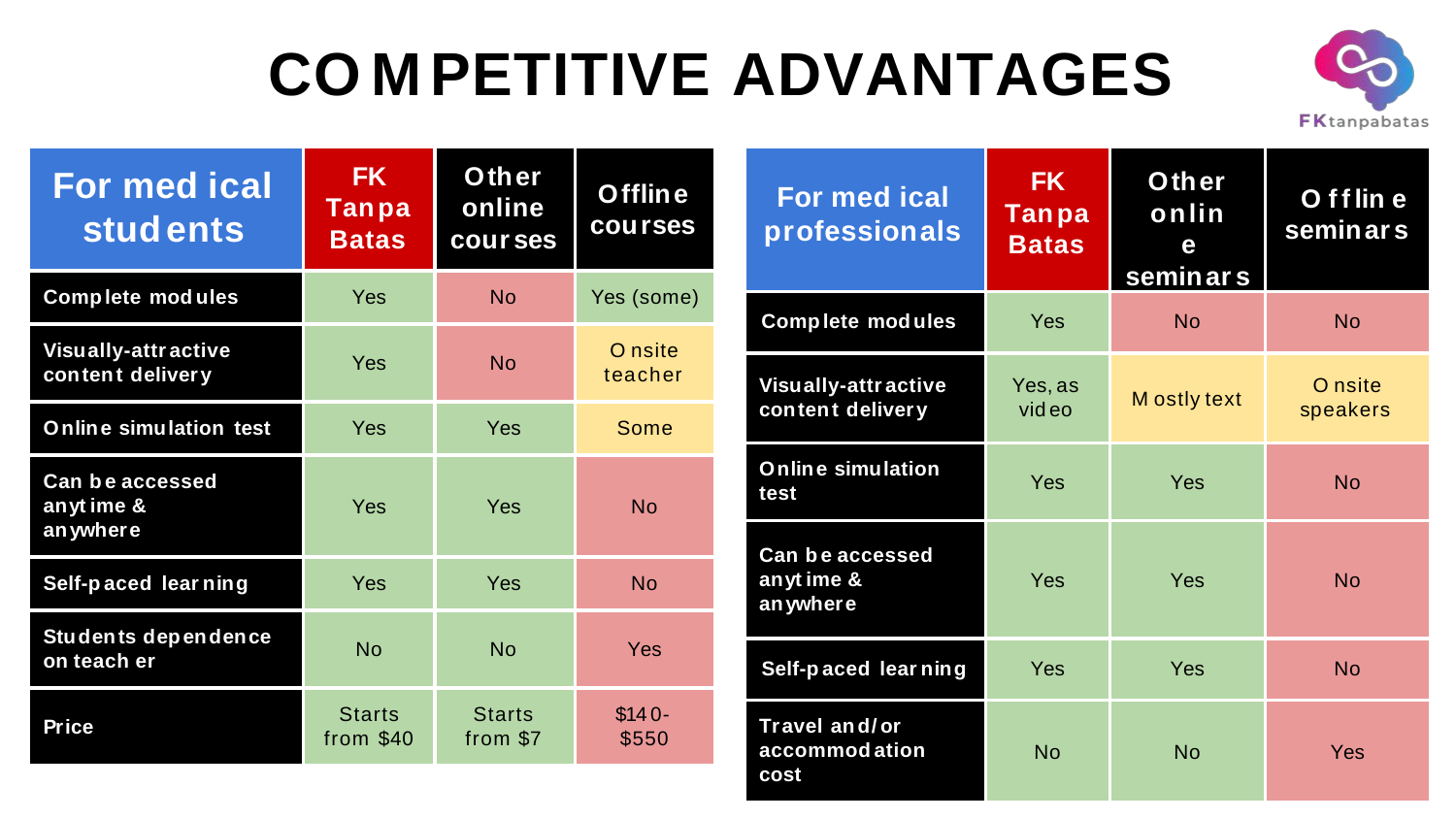## **BUSINESS M ODEL**



## **FREEM IUM**

|                           | <b>FREE</b>  | <b>PREMIUM</b>                     |                                      |                                      |
|---------------------------|--------------|------------------------------------|--------------------------------------|--------------------------------------|
|                           |              | 3 months                           | 1 year                               | 3 year s                             |
| Modules                   | Limited      | Complete                           | <b>Complete</b>                      | Comp lete                            |
| <b>Simulation</b><br>test | <b>20 QA</b> | $200+QA$                           | $200+QA$                             | $200+QA$                             |
|                           | <b>FREE</b>  | up to<br><b>IDR 589k</b><br>(\$40) | up to<br><b>IDR 1178k</b><br>(\$ 83) | up to<br><b>IDR 2356k</b><br>(\$168) |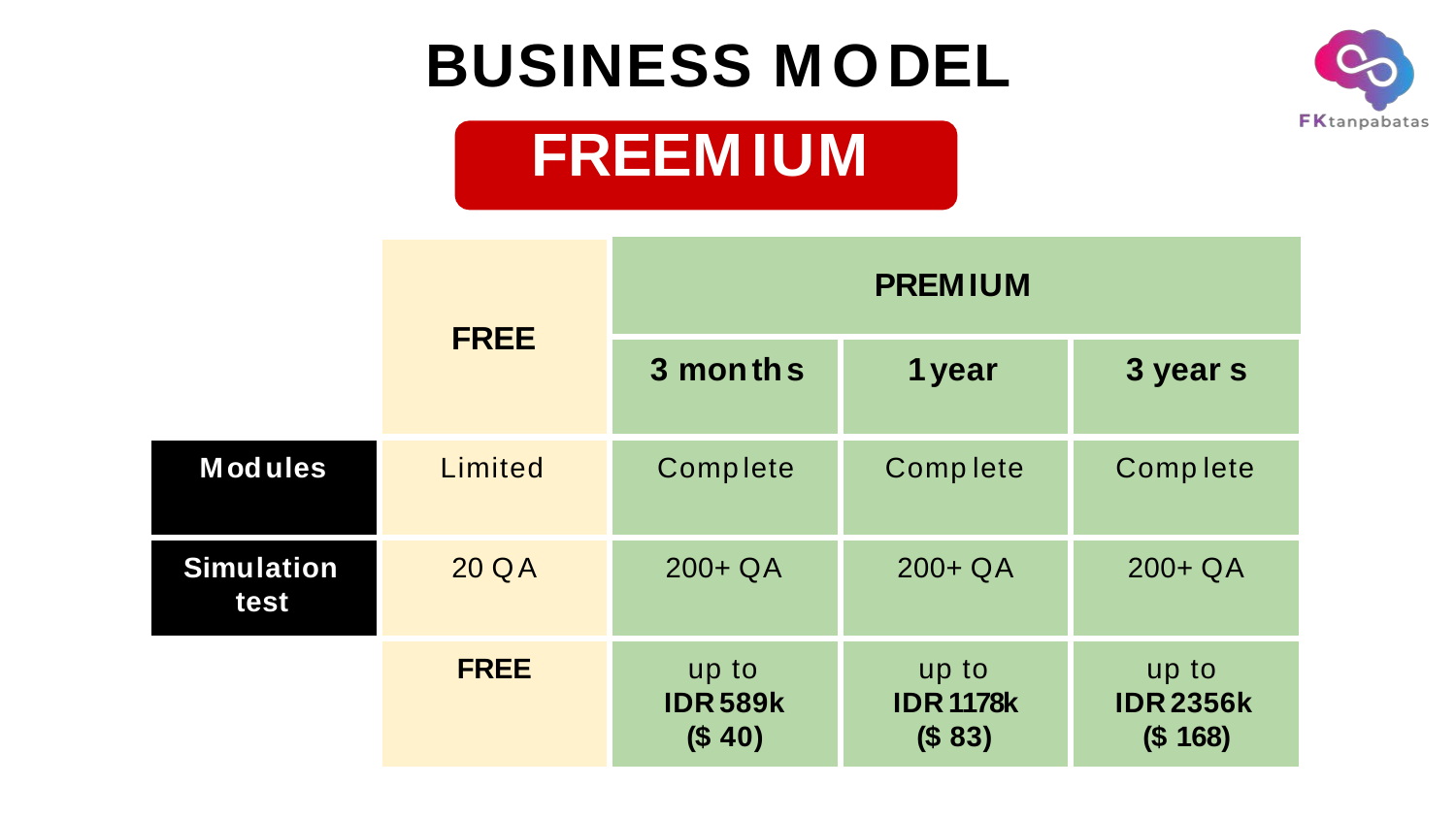

#### **OUR PERFORMANCE**



**FREE USERS** 



**PREMIUM USERS**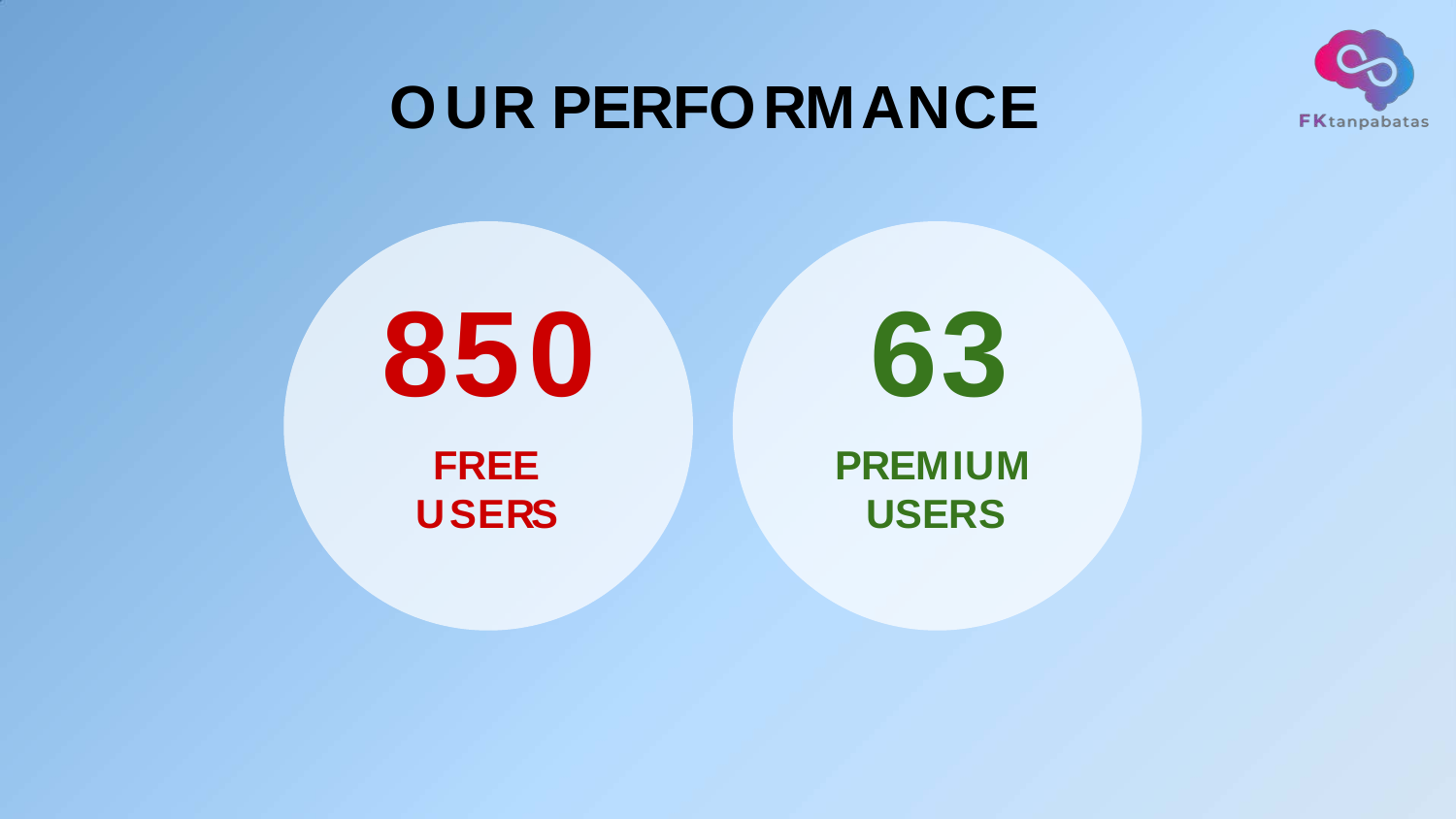## **OUR NEXT DEVELO PMENT**



[Yes, we're going to extend our prod uct for **nur sing & mid wifery**]

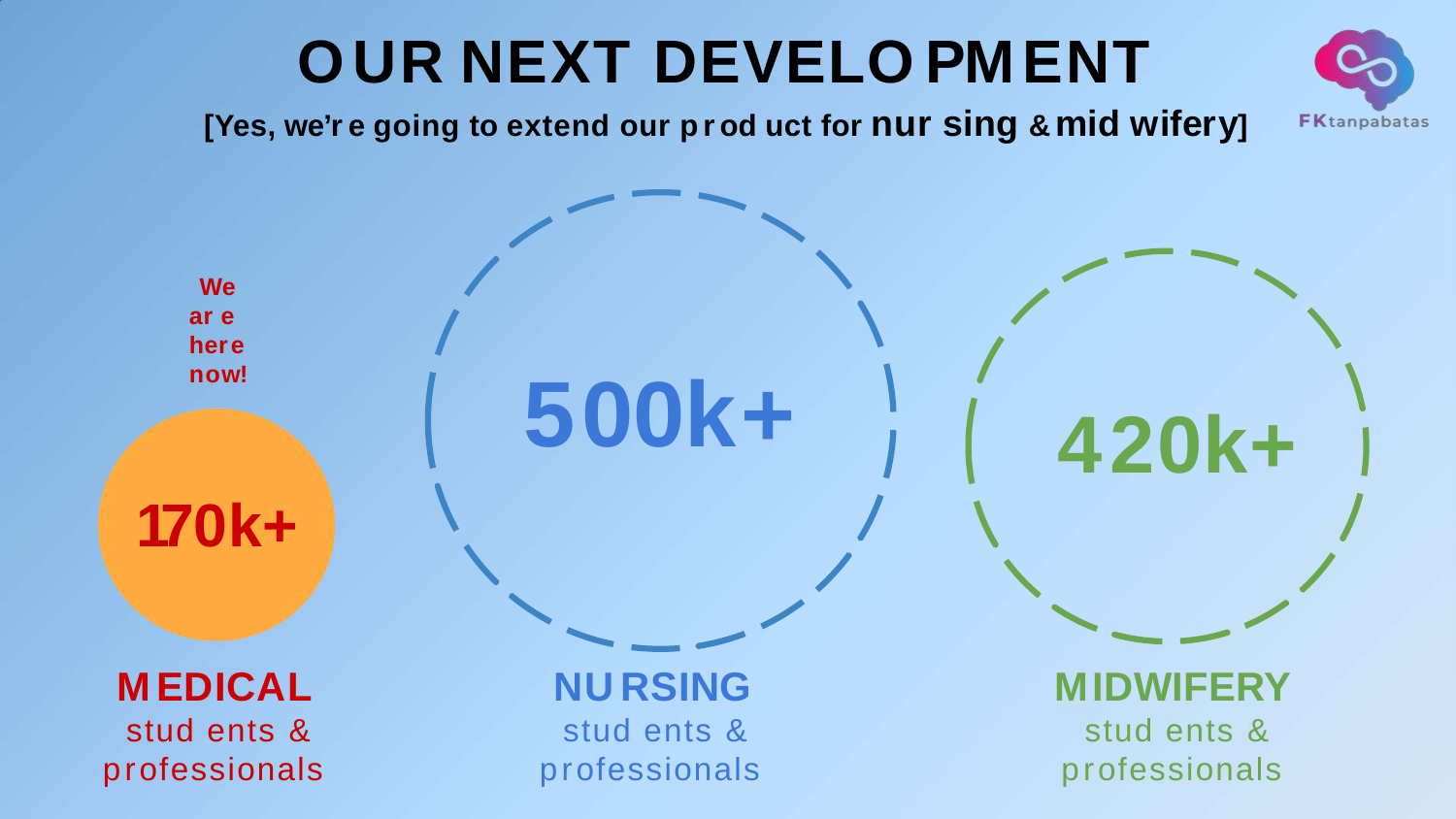# **OUR TEAM**



**Uti N. Sari, M D, M .Sc CEO**



12+ yrs in medical media industry

1st med ical illust rat or in Ind onesia

Facult y of M ed icine, UI Grad uat ed with Cum Laud e

Med ical Visualisat ion, Univ. of Glasgow Grad uat ed with Distinction award **A M ajid H amid, S.Kom CTO**



3+ yr s as IT p roject manager

Comp ut er Science, Univer sitas Ind onesia

**Moch. Auditya Brilliant, S.E., M.Sc. CM O**



4+ yr s as a comp any d irect or

Mar ket ing Management, Univer sitas Ind onesia

Risk M anagement , Glasgow Caled onian Univer sity, UK

≃ **CONTRIBUTO R** CONTRIBUTO

dr. Yordan Khaedir K, PhD | dr. Putri Nugraheni, Sp.KJ | dr. Ihsan, Sp.An | dr. Ahmad Jamaluddin, M.Kes | dr. Maulana Rosyady | dr. Alfi Fajar A | dr. Bramantya W | dr. Sheila Rizky | Tazkya Amani, S.Ked | dr. Aldisa Ayu Pratiwi | dr. Aprilia dwi iriani | dr. Agsha Azhary Nur | dr. Dianita Susilo Saputri | dr. Dinarda Ulf Nadobudskaya | dr. Dss Gan | dr. Eli Novi | dr. Fahmi Kurniawan | dr. Fia Afifah Mutiksa | dr. Fildzah | dr. Fitriana Nur R | dr. Ghina Khairunnisa | dr. Gunawan Adhiguna | dr. Hafiz Yusaryahya | dr. Ika Julianti | dr. Kiwah Andanni | dr. Kms. Rakhmat Notariza | dr. Laksmi Bestari | dr. Lily Raudah Putri | dr. Luh Gede Laksmi Rahayu Handayani | dr. Muhammad Fakhri Zahir | dr. Muhammad Insan Kharis | dr. Muhammad Reynald Aditya | dr. Muhammad Wildan Rabbani K | dr. Nur Banin | dr. Nurfathonah Aryana | dr. Rina Diana Nurfitri | dr. Sarah Shafa Marwadhani | dr. Sheila Rizky Melati | dr. Shofa Nisrina Luthfiyani | dr. Siti Sarah Ayunda | dr. Surya Wartati | dr. Vanya Utami Tedhy | dr. ZahrotulHabibah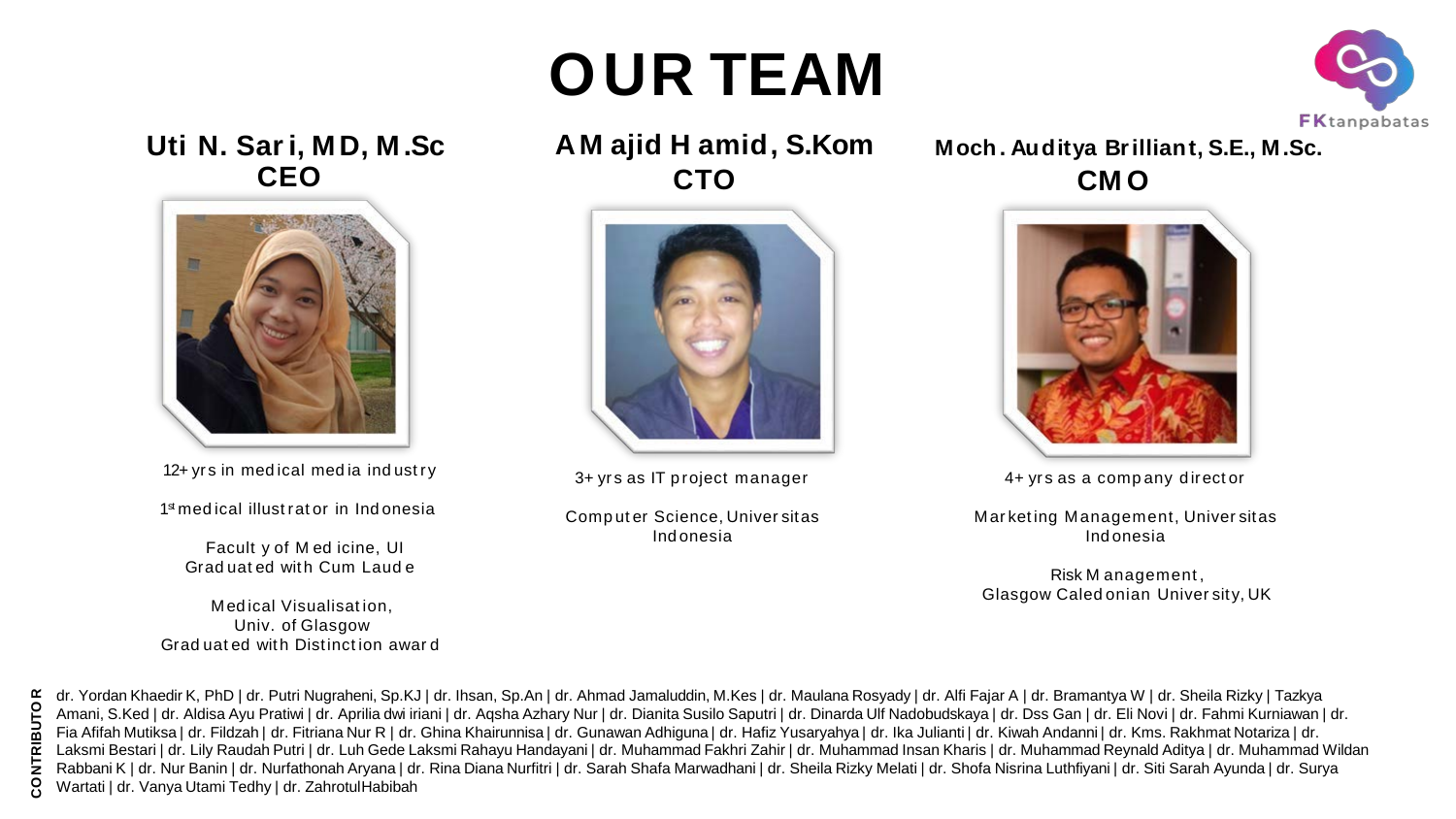